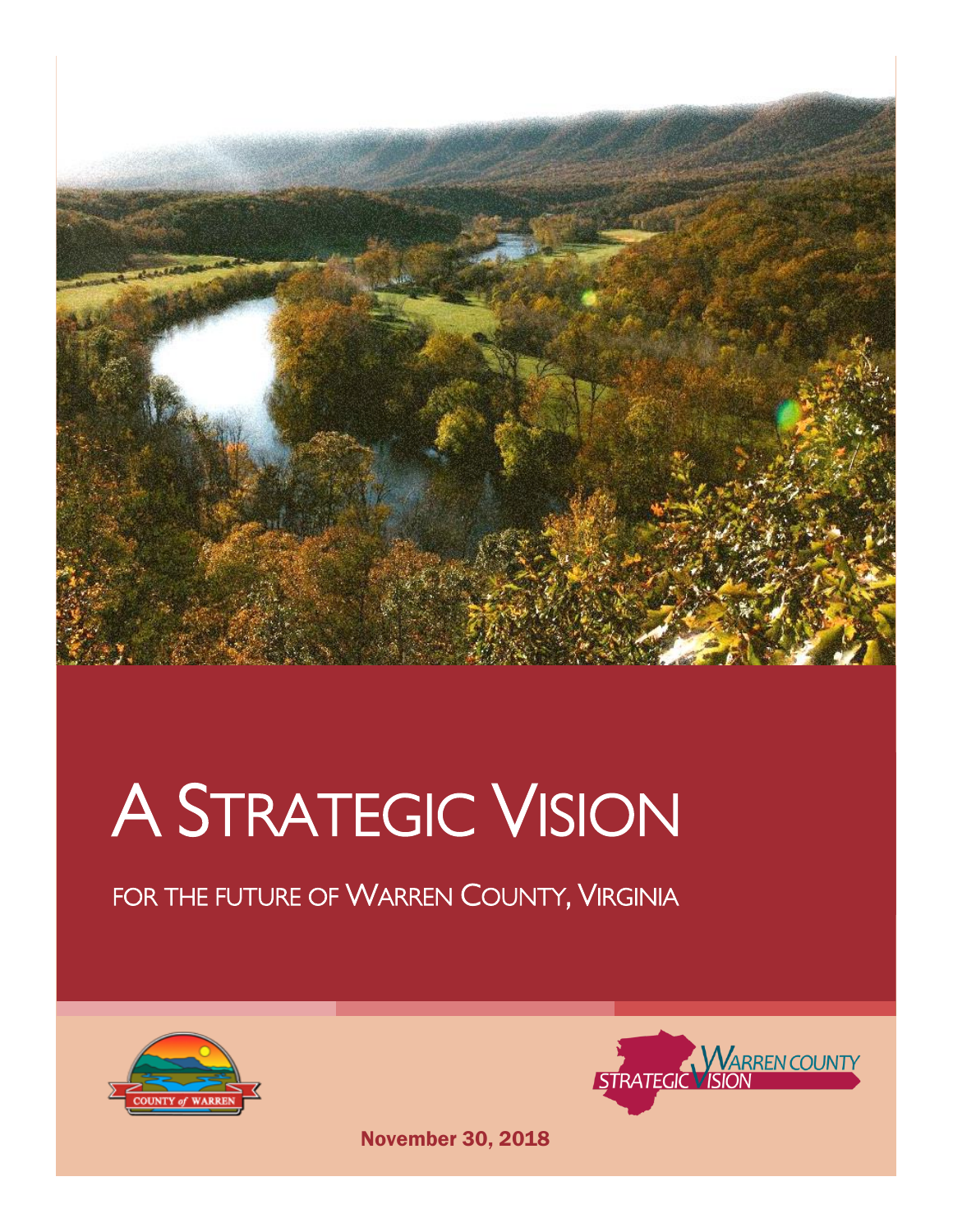#### **A STRATEGIC VISION**

FOR THE FUTURE OF WARREN COUNTY, VIRGINIA

#### Contents

#### Prepared by Warren County Administration and Planning Staff

With the assistance of EPR, PC; Charlottesville, VA



November 30, 2018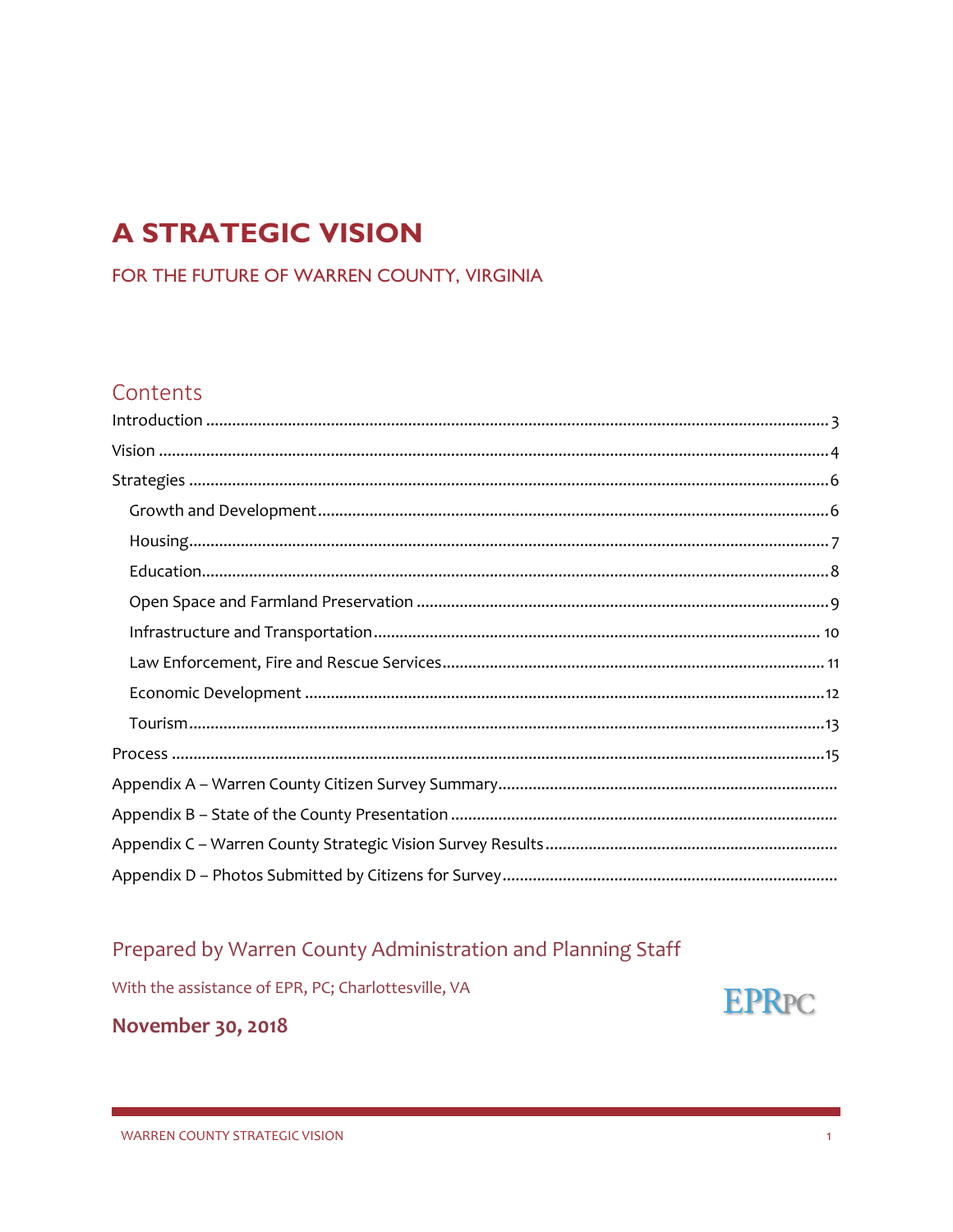# THE VISION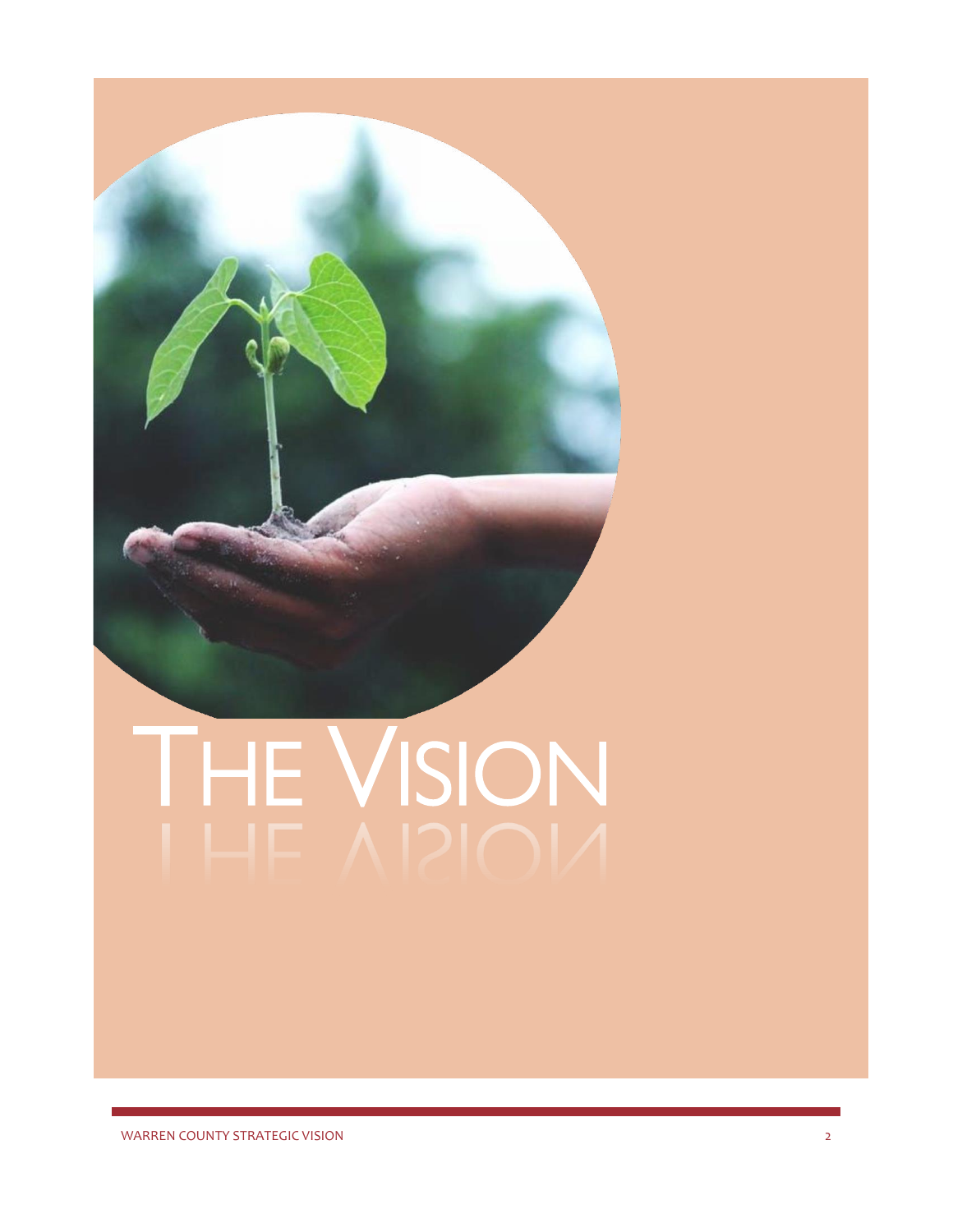#### <span id="page-3-0"></span>Introduction

Planning helps us make decisions today with an eye towards our desired future. Warren County citizens, elected officials, business leaders, and many others came together in 2018 to craft a Strategic Vision that will help the Board of Supervisors confidently make decisions with the community's desired future in mind.

The County will use the Strategic Vision to show how it wants to thrive and grow in the future. This will provide confidence to the private and public sector about where their investments will be most productive, while also preserving our County's most valued natural and cultural resources.

The Strategic Vision will also set the direction for an update to the County's Comprehensive Plan. The Comprehensive Plan is the County's official policy guide for future development related decisions. It is long range in nature and provides a picture of how the community wishes to develop over the next 15 to 20 years.

The Board of Supervisors did not develop the Strategic Vision alone. The process section of this report describes how citizens and stakeholder involvement were instrumental in shaping the Strategic Vision.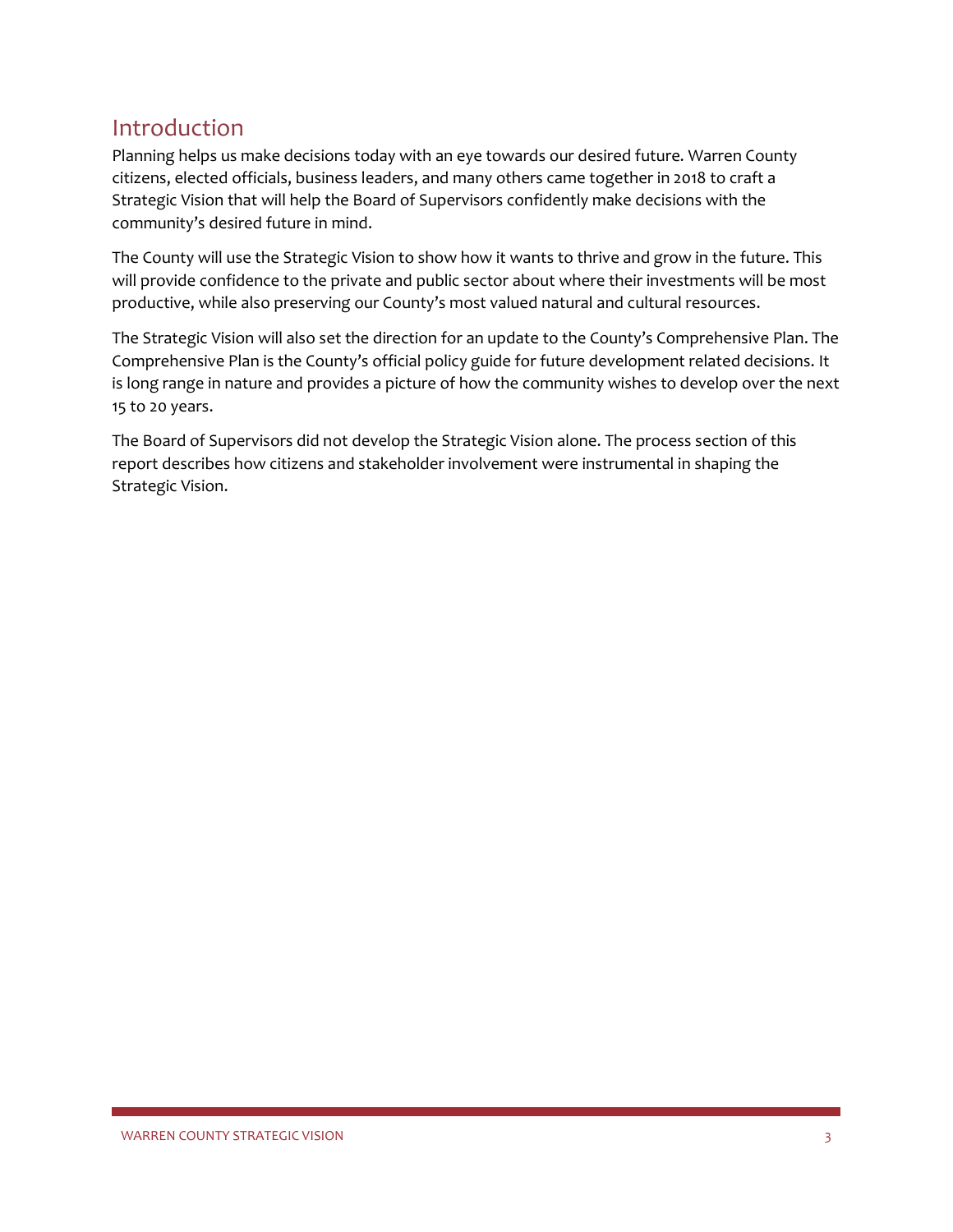#### <span id="page-4-0"></span>Vision

A primary outcome of this process is the development and affirmation of a new Vision for the future of the County. This Vision was vetted and affirmed by the participants of a Vision Retreat, which convened several community leaders on September 13, 2018 – including the Board of Supervisors and Planning Commission – to review citizen input and craft the following Vision. The new Vision for the future of Warren County is presented below:

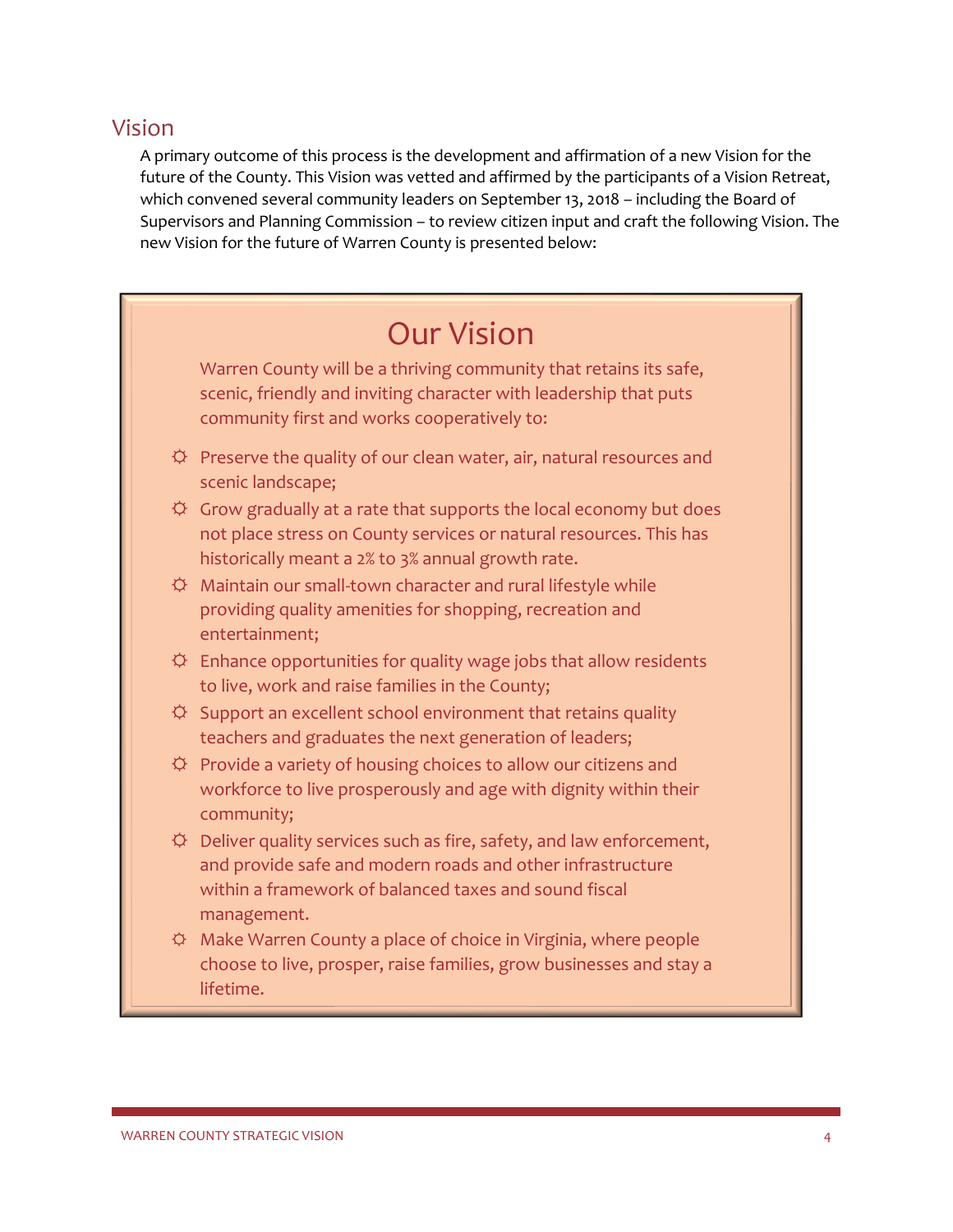## STRATEGIES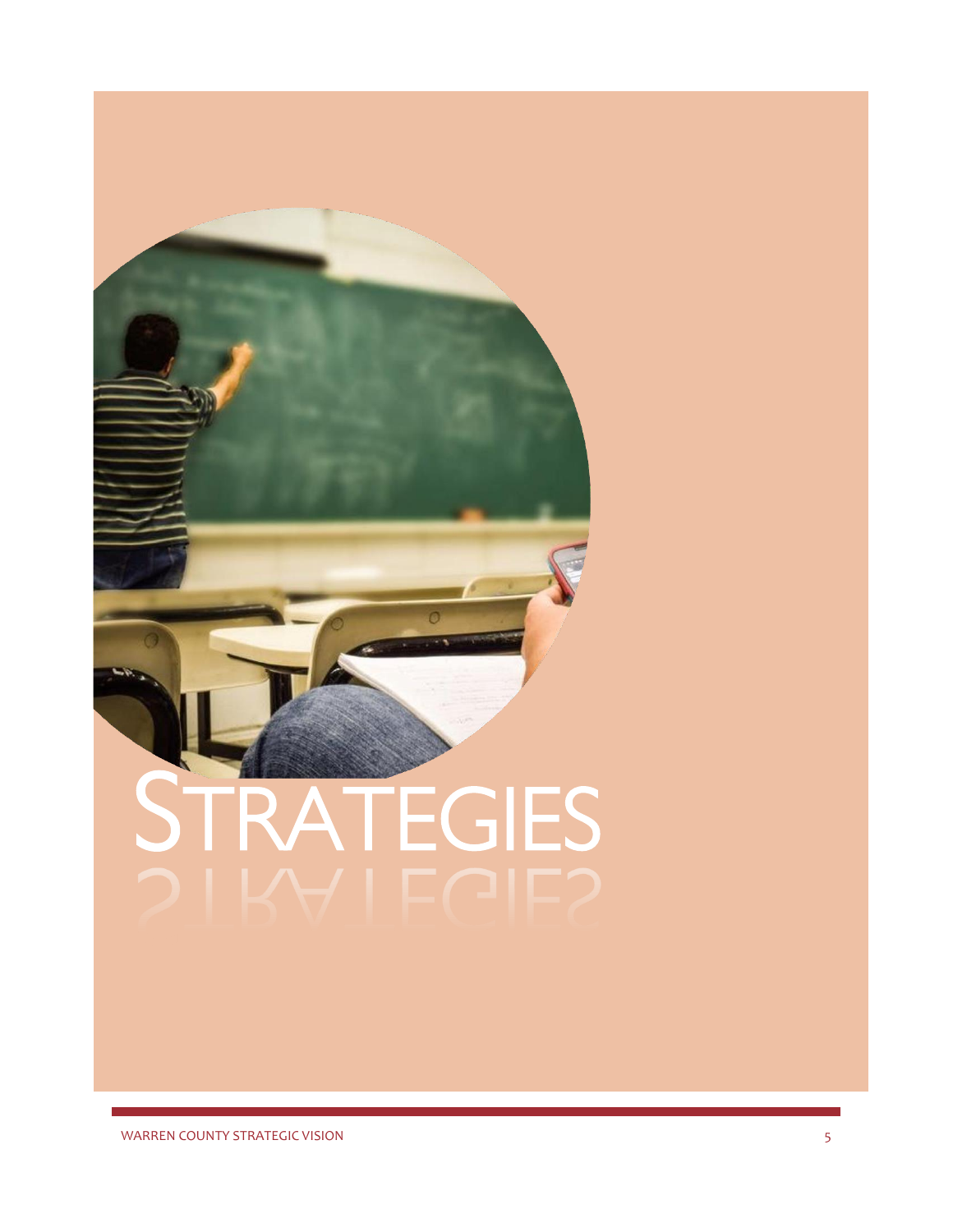#### <span id="page-6-0"></span>**Strategies**

Based on the work done by the participants in the Vision Retreat, and their responses to a follow-up survey, the tables in this section show the preferred strategies to implement the County's Vision in the coming months and years. The strategies below were derived from a variety of sources, including existing strategies in the County's Comprehensive Plan, input generated in the Vision Retreat, and from the County's consulting team. They are ranked by priority according to the input given by the Retreat participants.

The strategies are organized into the 10 policy categories from the County Comprehensive Plan. While the tables list the primary strategies that were developed in this process, under each category there are also several additional strategies that emerged from the follow-up survey of Retreat participants. These are labeled, "Other Strategies to Consider."

#### <span id="page-6-1"></span>Growth and Development

| <b>Strategy</b>  |                                                                   | <b>Priority Level</b> |               |     |
|------------------|-------------------------------------------------------------------|-----------------------|---------------|-----|
|                  |                                                                   | <b>High</b>           | <b>Medium</b> | Low |
| 1.               | Maintain a 2% to 3% annual household growth rate that supports    |                       |               |     |
|                  | the local economy, but preserves the County's natural resources   |                       |               |     |
|                  | and ensures that services keep pace with development.             |                       |               |     |
| 2.               | Direct development into places where infrastructure supports      |                       |               |     |
|                  | growth and away from sensitive environments.                      |                       |               |     |
| $\overline{3}$ . | Use the County development codes to support cluster               |                       |               |     |
|                  | subdivisions and rural villages with a mix of uses and a walkable |                       |               |     |
|                  | form.                                                             |                       |               |     |
|                  | 4. Use design guidelines to encourage new development that is     |                       |               |     |
|                  | compatible with the County's historic character.                  |                       |               |     |
|                  | 5. Use zoning to ensure that scenic viewsheds are preserved,      |                       |               |     |
|                  | particularly from the Shenandoah National Park and the            |                       |               |     |
|                  | Shenandoah River.                                                 |                       |               |     |
|                  | 6. Encourage the development of neighborhoods that allow people   |                       |               |     |
|                  | to safely age in place.                                           |                       |               |     |

- Provide more housing in the County for people ages 55 and over.
- Provide incentives and remove hindrances to infill development.
- Emphasize manufacturing and high tech employment in land use and development policies.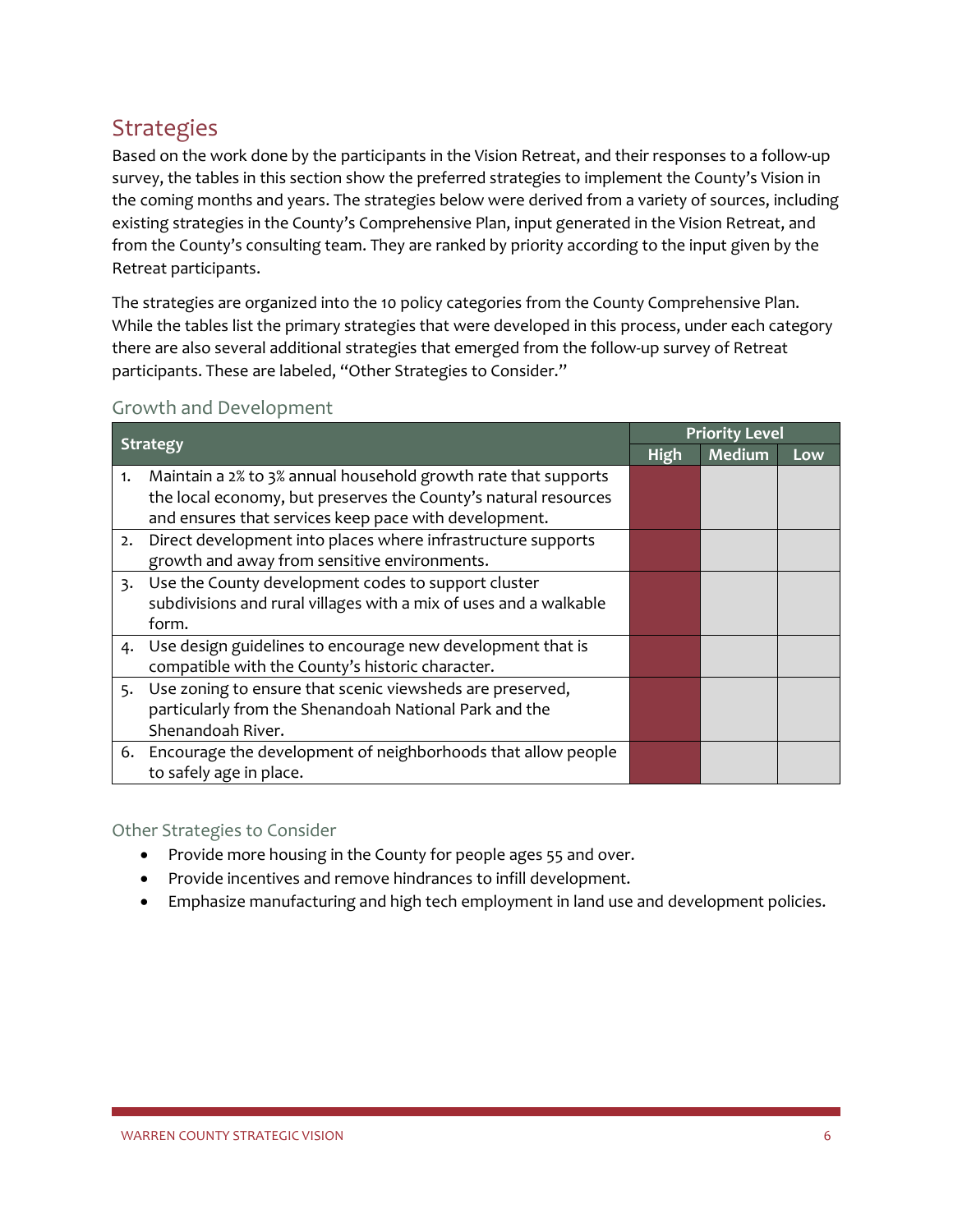#### <span id="page-7-0"></span>Housing

| <b>Strategy</b> |                                                                   | <b>Priority Level</b> |               |     |
|-----------------|-------------------------------------------------------------------|-----------------------|---------------|-----|
|                 |                                                                   | <b>High</b>           | <b>Medium</b> | Low |
| 1.              | Support development of workforce housing through density          |                       |               |     |
|                 | bonuses.                                                          |                       |               |     |
| 2.              | Support affordable housing by encouraging mixed-use               |                       |               |     |
|                 | development.                                                      |                       |               |     |
| $\overline{3}$  | Encourage the development of retirement communities.              |                       |               |     |
| 4.              | Identify suitable site locations for workforce housing.           |                       |               |     |
| 5.              | Support development of workforce housing by allowing for more     |                       |               |     |
|                 | by right development of a range of housing types including multi- |                       |               |     |
|                 | family and townhomes in some zoning districts.                    |                       |               |     |
|                 | 6. Partner with local organizations to support their efforts to   |                       |               |     |
|                 | improve or increase housing stock.                                |                       |               |     |
| 7.              | Partner with faith-based and non-profit organizations to build    |                       |               |     |
|                 | affordable housing.                                               |                       |               |     |
| 8.              | Support workforce housing by providing down payment               |                       |               |     |
|                 | assistance or first-time homebuyer counseling services for        |                       |               |     |
|                 | County employees.                                                 |                       |               |     |

- Build affordable housing on excess land owned by the County and school system.
- Encourage alternatives to driving so that families can spend more of their income on housing.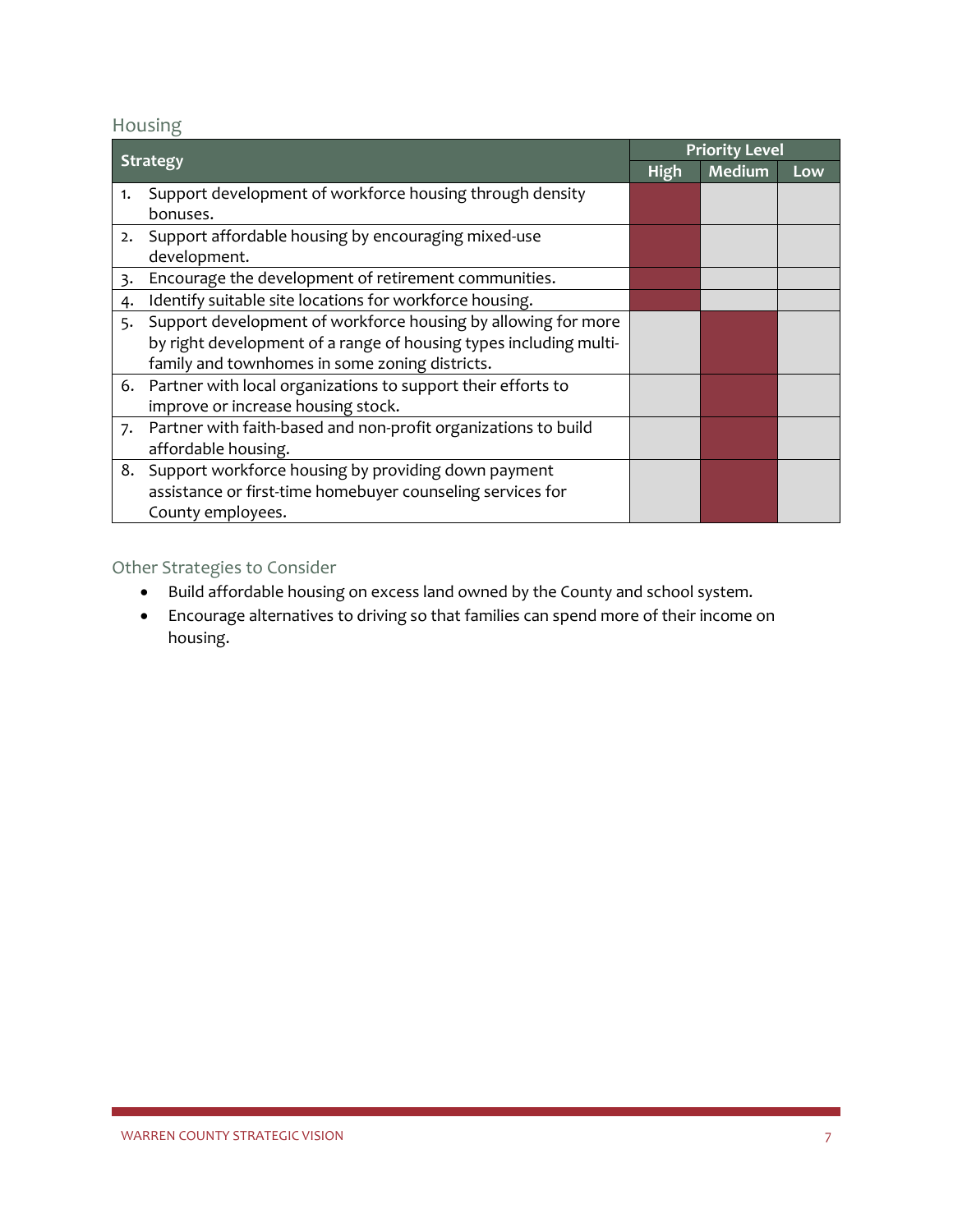#### <span id="page-8-0"></span>Education

|    |                                                                  | <b>Priority Level</b> |               |     |
|----|------------------------------------------------------------------|-----------------------|---------------|-----|
|    | Strategy                                                         |                       | <b>Medium</b> | Low |
| 1. | Increase teacher pay and benefits to levels needed to retain the |                       |               |     |
|    | best teachers in the Northern Shenandoah Valley and attract      |                       |               |     |
|    | teachers from adjacent counties.                                 |                       |               |     |
|    | 2. Use a retention bonus beginning at year 4 to retain the best  |                       |               |     |
|    | teachers.                                                        |                       |               |     |
|    | Defray school expansion costs through proffers.                  |                       |               |     |
| 4. | Coordinate expansion and improvement of school facilities with   |                       |               |     |
|    | new private development proposals.                               |                       |               |     |

#### Other Strategies to Consider

• Identify potential budget savings that could be used to increase teacher salaries.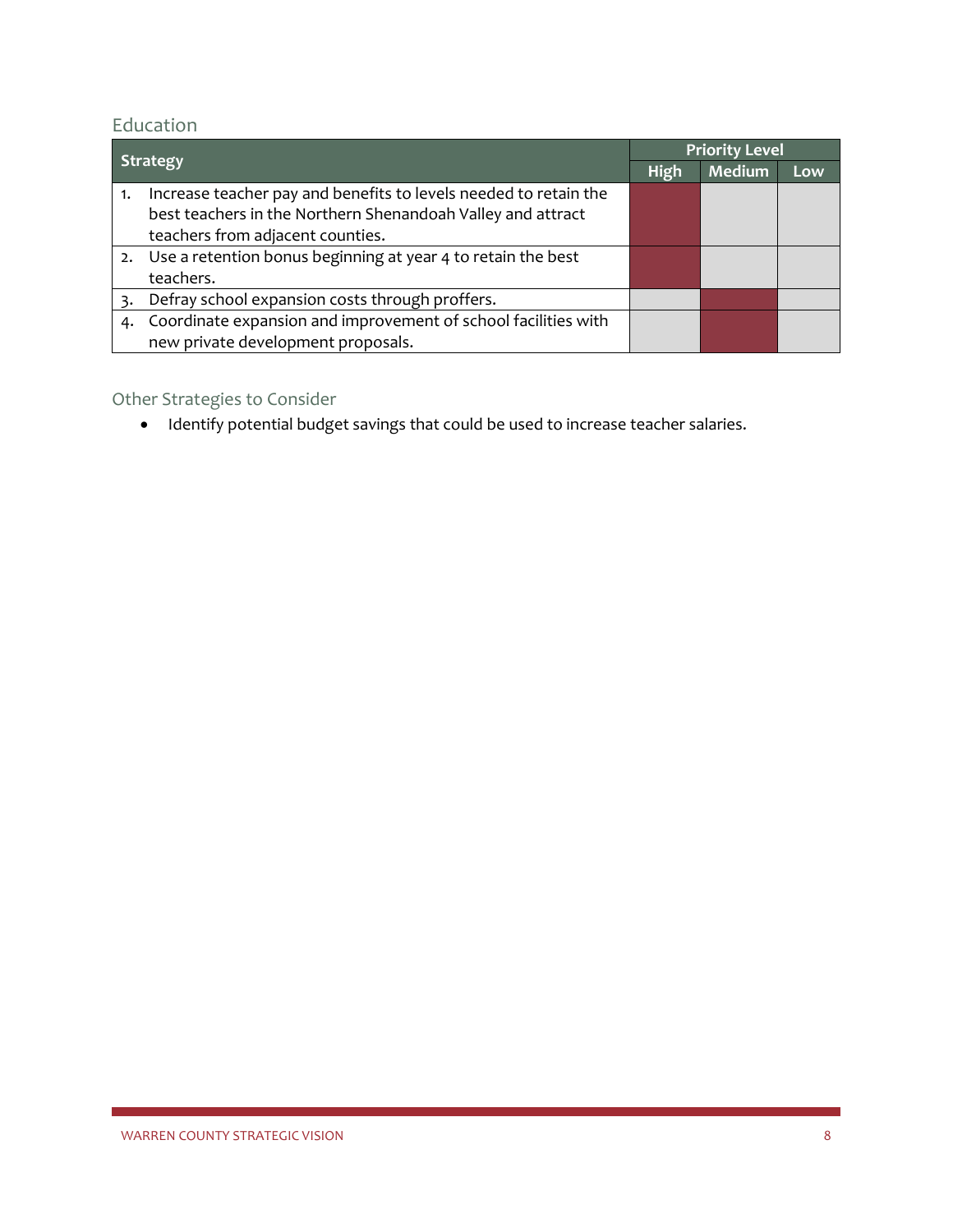<span id="page-9-0"></span>Open Space and Farmland Preservation

|    |                                                                 | <b>Priority Level</b> |               |     |
|----|-----------------------------------------------------------------|-----------------------|---------------|-----|
|    | <b>Strategy</b>                                                 |                       | <b>Medium</b> | Low |
| 1. | Restrict development of environmentally sensitive areas.        |                       |               |     |
| 2. | Help develop and market the County's local agricultural produce |                       |               |     |
|    | to regional markets, such as the D.C. area.                     |                       |               |     |
| 3. | Preserve farmland, open space, and forests through Agricultural |                       |               |     |
|    | and Forestal zoning districts.                                  |                       |               |     |
|    | 4. Encourage protected farmland and open space through          |                       |               |     |
|    | voluntary measures including conservation easements, scenic     |                       |               |     |
|    | easements, purchase of development rights, or transfer of       |                       |               |     |
|    | development rights.                                             |                       |               |     |
| 5. | Preserve forests through zoning code provisions that prohibit   |                       |               |     |
|    | clear cutting.                                                  |                       |               |     |

#### Other Strategies to Consider

• Encourage development of agribusiness by allowing more by right activities in agriculturallyzoned areas and eliminating outdated or overly complicated regulations.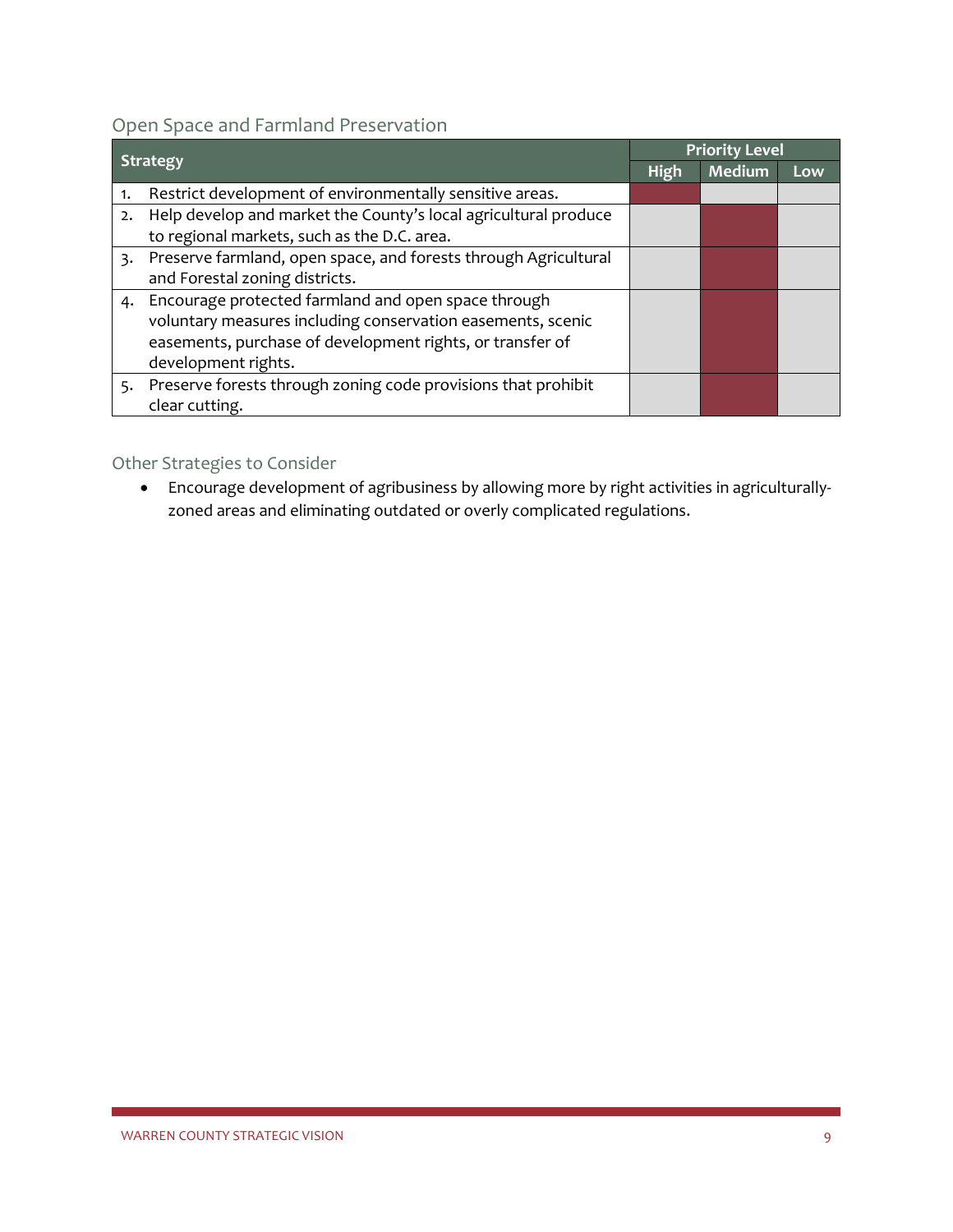#### <span id="page-10-0"></span>Infrastructure and Transportation

| <b>Strategy</b> |                                                                      | <b>Priority Level</b> |               |     |
|-----------------|----------------------------------------------------------------------|-----------------------|---------------|-----|
|                 |                                                                      | <b>High</b>           | <b>Medium</b> | Low |
| 1.              | Direct growth to areas where infrastructure can handle it.           |                       |               |     |
| 2.              | Reduce the number of private access points along major               |                       |               |     |
|                 | highways and gateways to maintain highway capacity and               |                       |               |     |
|                 | support a walkable environment with accessible infrastructure.       |                       |               |     |
| 3.              | Manage the aesthetics of development along major highways            |                       |               |     |
|                 | and gateways through zoning overlays.                                |                       |               |     |
| 4.              | Limit extensions of the Town's water and sewer infrastructure to     |                       |               |     |
|                 | outlying areas to minimize sprawling development.                    |                       |               |     |
| 5.              | Promote alternatives to driving by building walking and bicycling    |                       |               |     |
|                 | routes and mixed-use developments.                                   |                       |               |     |
|                 | 6. Allow small sewage treatment facilities to promote the            |                       |               |     |
|                 | development of rural villages.                                       |                       |               |     |
| 7.              | Adopt a fix-it-first policy where maintenance of existing facilities |                       |               |     |
|                 | is prioritized over expansion.                                       |                       |               |     |
|                 | 8. Create a regional water authority.                                |                       |               |     |

#### Other Strategies to Consider

• Continue to fund a local match for state revenue sharing dollars to maximize transportation improvements.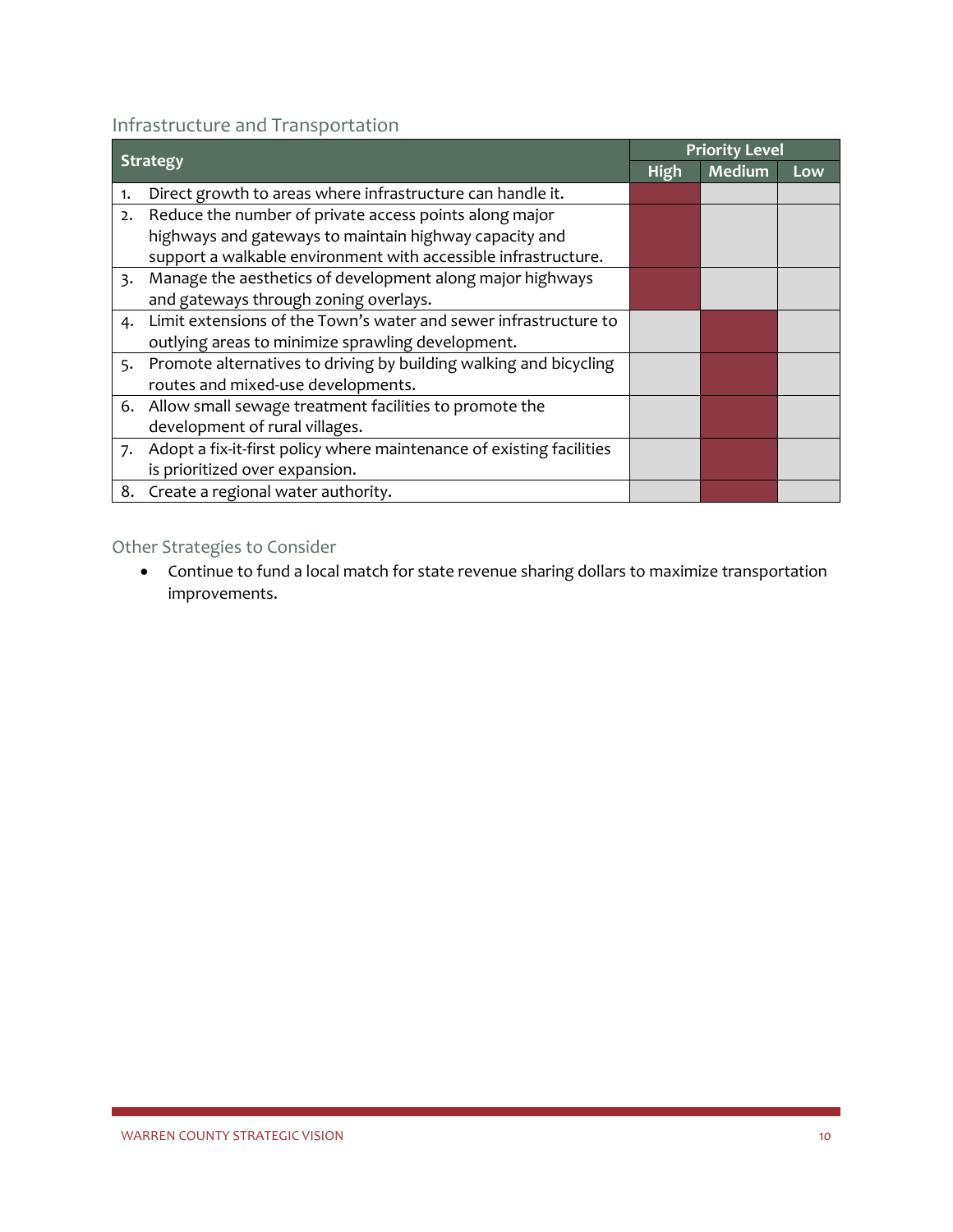#### <span id="page-11-0"></span>Law Enforcement, Fire and Rescue Services

|    |                                                                | <b>Priority Level</b> |               |     |
|----|----------------------------------------------------------------|-----------------------|---------------|-----|
|    | <b>Strategy</b>                                                |                       | <b>Medium</b> | Low |
|    | Maintain the hybrid quality fire and rescue paid staff and     |                       |               |     |
|    | volunteer system.                                              |                       |               |     |
|    | 2. Consolidate support services for law enforcement, fire, and |                       |               |     |
|    | rescue such as E-911.                                          |                       |               |     |
|    | Evaluate the effectiveness of services before proceeding with  |                       |               |     |
|    | expansion.                                                     |                       |               |     |
| 4. | Use proffers where permitted to fund capital improvements.     |                       |               |     |

#### Other Strategies to Consider

• Identify potential cost savings by combining job responsibilities where possible, such as assigning desk sergeants to school officer duty.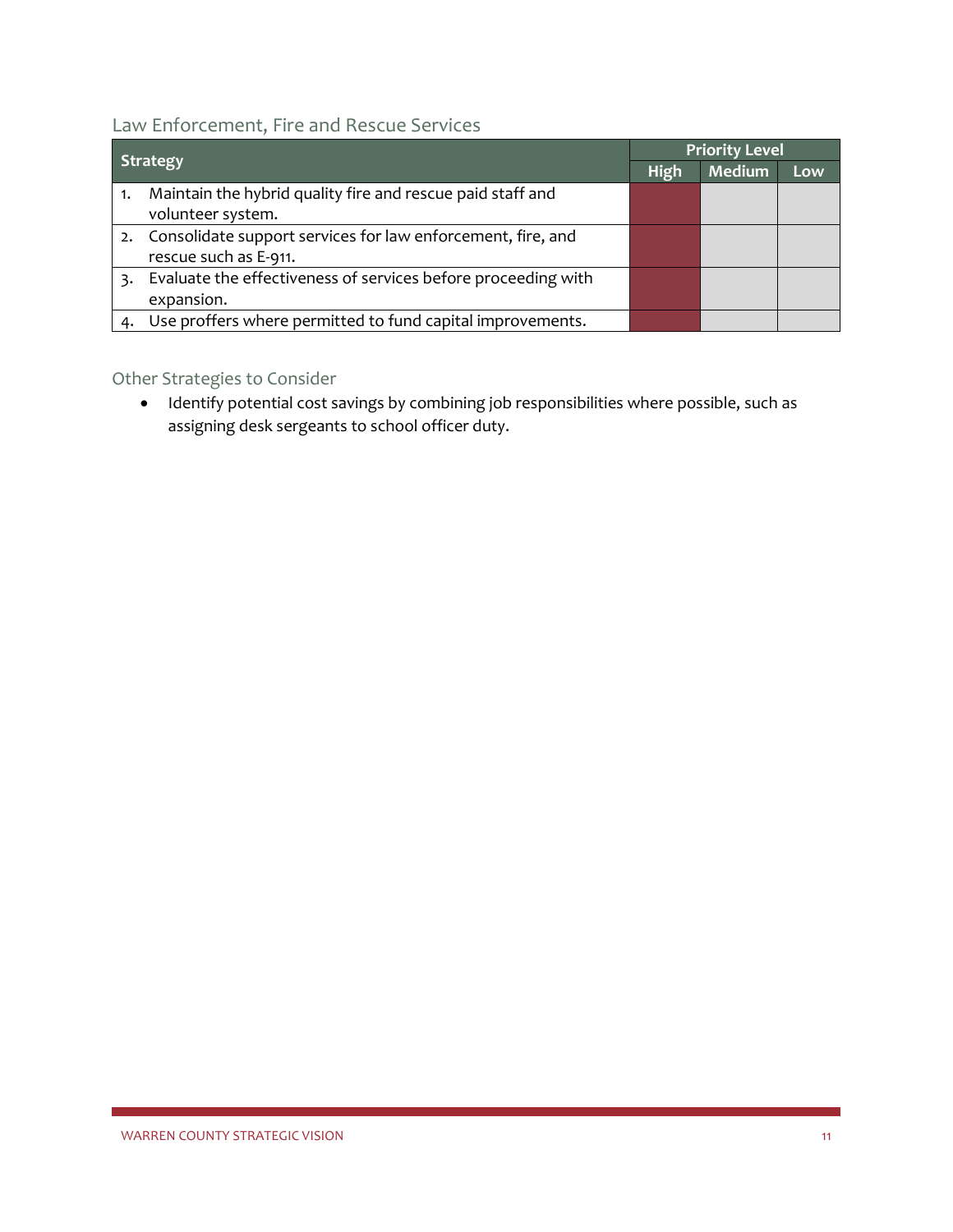#### <span id="page-12-0"></span>Economic Development

| <b>Strategy</b> |                                                                    | <b>Priority Level</b> |               |     |
|-----------------|--------------------------------------------------------------------|-----------------------|---------------|-----|
|                 |                                                                    | <b>High</b>           | <b>Medium</b> | Low |
| 1.              | Recruit businesses and industries that offer a higher pay level so |                       |               |     |
|                 | that more people can afford to both live and work in the County.   |                       |               |     |
| 2.              | Maintain industrial and commercial land uses to make up 30% to     |                       |               |     |
|                 | 35% of the tax base.                                               |                       |               |     |
|                 | 3. Focus industrial and commercial development on Route 340/522    |                       |               |     |
|                 | and at the Linden Interchange.                                     |                       |               |     |
|                 | 4. Use incentives such as EDA grants, research, technology, or     |                       |               |     |
|                 | enterprise zones to attract new employers.                         |                       |               |     |
| 5.              | Invest in the industrial parks to make them more impressive and    |                       |               |     |
|                 | attractive to businesses.                                          |                       |               |     |
| 6.              | Emphasize projects that improve quality of life and maximize the   |                       |               |     |
|                 | County's natural and built assets - such as the National Park,     |                       |               |     |
|                 | river, and downtown Front Royal - as a way to attract higher       |                       |               |     |
|                 | wage employers that value quality of life and locating where the   |                       |               |     |
|                 | workforce wants to live.                                           |                       |               |     |

- Pursue funding for an interchange on Interstate 66 to support development of Happy Creek.
- Emphasize the development of available sites for manufacturing rather than warehousing.